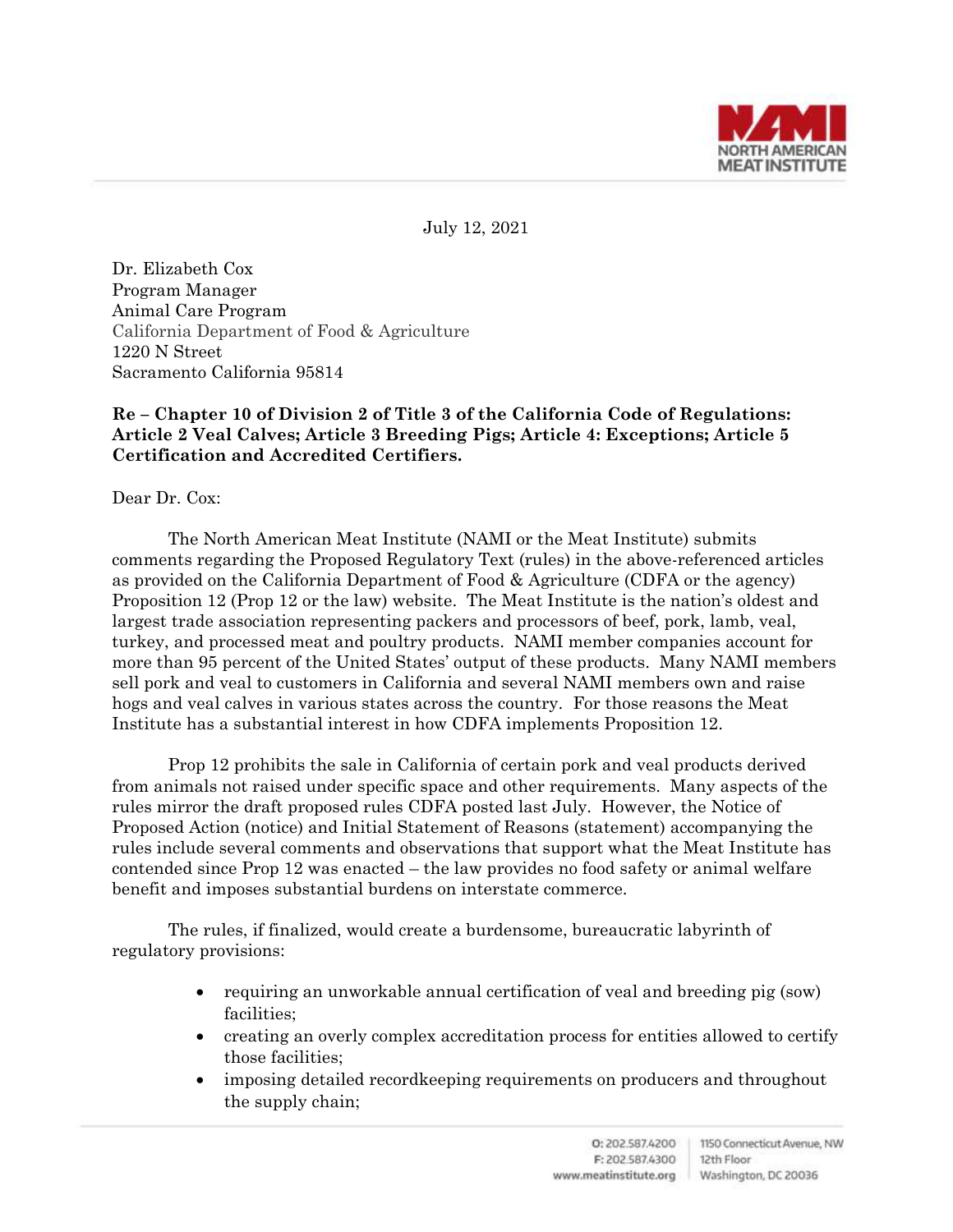- imposing problematic labeling provisions;<sup>1</sup> and
- granting legally questionable enforcement authority.

For the reasons discussed below in greater detail, multiple sections of the rules should be withdrawn or substantially revised.

## **Articles 2 and 3 Comments**

Many sections of Articles 2 and 3, veal calves and breeding pigs, are identical or similar. For these comments, NAMI's suggestions and observations apply to both Articles, with distinctions made between veal and pork identified when necessary.

## **Definitions**

 $\overline{a}$ 

The definition of "audit trail" as proposed will impose onerous requirements, especially on distributors. Requiring a distributor to have documents regarding "the identification, source, supplier, transfer of ownership, transportation, storage, segregation, handling, packaging, distribution" is overly broad. Distributors can be several steps removed from where calves are raised or breeding pigs (sows) are housed. Section 25993.1 of the law provides:

> It shall be a defense to any action to enforce subdivision (b) of Section 25990 that a business owner or operator relied in good faith upon a written certification by the supplier that the whole veal meat, whole pork meat, shell egg, or liquid eggs at issue was not derived from a covered animal who was confined in a cruel manner, or from the immediate offspring of a breeding pig who was confined in a cruel manner.

This same approach should be applied throughout the supply chain. For example, a distributor should be required to have information from its supplier that the product offered is Prop 12 compliant. That distributor should not be required to have on file the names, addresses, *etc*. of the hog or veal calf producers who supplied hogs or calves to a packer. Nor should a distributor have to keep records showing how the packer who harvests the hogs segregates the carcasses (if necessary), transports the pork, *etc*. It should be sufficient for a supplier to certify the animal or product it is providing is Prop 12 compliant.

The definition of "commercial sale" is overly broad. Section 25991(o) of the law provides that a sale is a "commercial sale" but excludes any "sale undertaken at an establishment at which mandatory inspection is provided under the Federal Meat Inspection Act (21 U.S.C. Sec. 601 et seq.)" The law also provides "[F]or purposes of this section, a sale shall be deemed to occur at the location where the buyer takes physical possession of an item covered by Section 25990." (Emphasis added)

<sup>&</sup>lt;sup>1</sup> The rules would go so far as to impose labeling requirements on products not subject to Prop 12. See discussion *infra*, p. 6.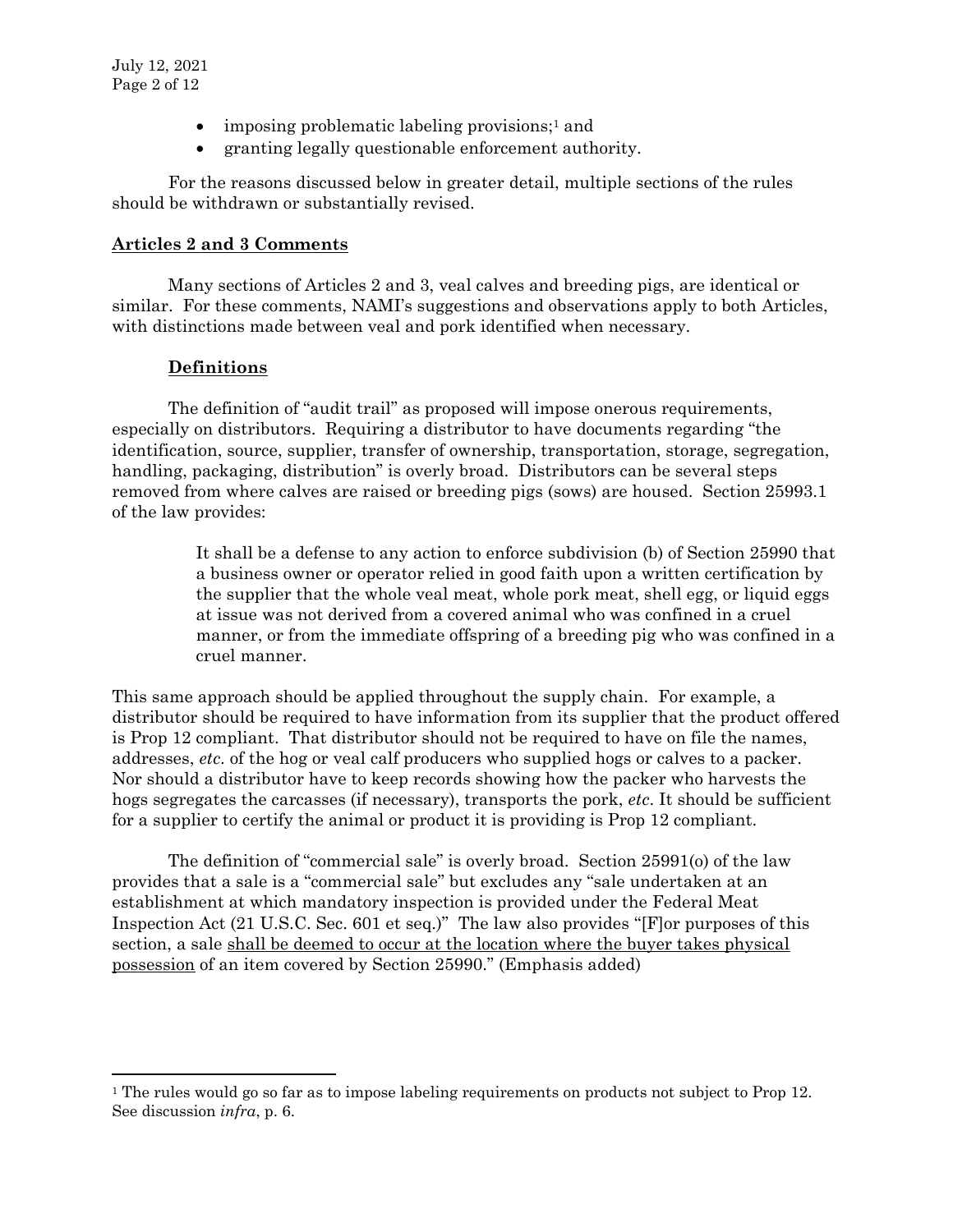July 12, 2021 Page 3 of 12

 $\overline{a}$ 

The proposed definition of "commercial sale," goes well beyond what the law provides. CDFA cannot by regulation expand Prop 12's reach by having it apply to circumstances in which, for example, a company simply offers for sale, exposes for sale, or possesses for sale a product. By the plain meaning of the words offering for sale is not a sale. Nor is simply possessing product one intends to sell. The commercial sale definition, taken to its illogical extreme for example, could subject to penalties a company that possesses in a warehouse non-Prop 12 compliant pork or veal it intends to offer for sale on its website.

The proposed "commercial sale" definition also would capture products further processed or simply repacked before being sold to an out of state or out of country customer. This approach should be abandoned. It is not only inconsistent with the law, it is bad policy. CDFA concedes Prop 12 will raise the cost of products subject to the law, which Californians agreed to endure when enacting the law. For CDFA to impose those additional cost burdens on citizens in other states, however, is unacceptable and impermissible. Whatever the merits of the purported justifications for Prop 12, the food safety and animal welfare issues do not apply to products received into California, further processed or just repackaged, and then sent to another state, *e.g*. Nevada. Prop 12 should not attach to those products.

The proposed "commercial sale" definition also should highlight that pork shipped to a federally inspected establishment and subsequently shipped out of state or out of the country is not subject to Prop 12. The agency also should reconsider referencing the "M" in  $1321/2(e)(2)$  because often an establishment's mark of inspection does not show an "M." The proposed rule also should be broadened to capture facilities with voluntary inspection provided by the Food Safety and Inspection Service (FSIS).

The commercial sale exemptions also should be expanded to cover sales to a governmental entity, e.g., federal prisons and military bases, and any school or university. The state has acknowledged Prop 12 will cause prices of covered products to rise. It is bad enough that individual consumers will bear those costs, but schools, governments, *etc*. should not be so encumbered. Moreover, California voters who pay taxes and voted against Prop 12 should not bear that burden nor should voters in other states who pay federal taxes have to pay for Prop  $12.^2$ 

NAMI supports CDFA's decision to exempt "Donations to religious, charitable, scientific, educational, or other nonprofit organizations that have a tax exemption under section 501(c)(3) of the Internal Revenue Code." Although the definition of "commercial sale" appropriately exempts donations, but should extend to the donated product itself. Some donated products may be processed into products sold with profits going to charitable causes. These sales should also be exempt.

CDFA should add in the "Document of title" definition the words "but are not limited to" after the word "include" in the examples sentence to help ensure certifying agents know the list provided is not all inclusive.

<sup>2</sup> Nor should voters in other states who pay federal taxes bear that burden.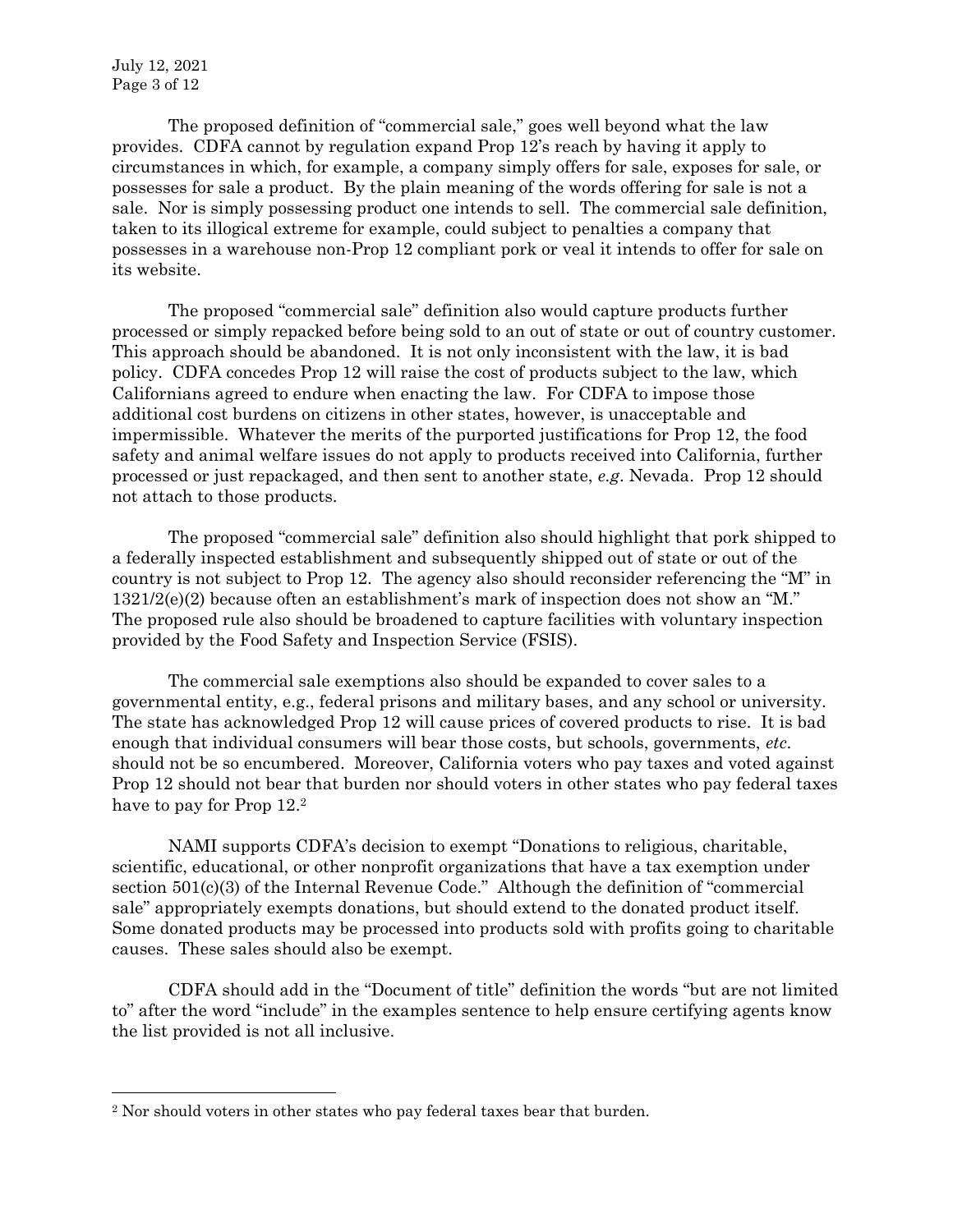July 12, 2021 Page 4 of 12

The definition of "uncooked," coupled with definitions for ready-to eat (RTE) and "requiring cooking" provide an appropriate way to delineate products subject to Prop 12 and those not.

Section 1321(s), "kept for the purpose of producing," coupled with section 1321(aa)(1), highlights what the Meat Institute asserts in its lawsuit challenging Prop 12: the law discriminates against out of state veal producers by exempting calves initially kept for dairy, are undoubtedly not provided 43 square feet of usable space and yet, when culled, are sold as veal. In the Statement of Reasons (Statement) CDFA says "because female dairy calves on farms are often kept to replace older or unproductive adult dairy cattle, the definition would not apply."<sup>3</sup> The Statement, however, fails to explain why the agency elected not to apply the 43 square feet standard when a dairy calf is culled and the meat from that animal sold as veal.

#### **Confinement**

NAMI appreciates CDFA's recognition that certification is impossible to achieve by January 1, 2022, and allows distributors and producers to self-certify. The Meat Institute respectfully suggests, however, that, given the complexities of the accreditation process and the fact that process cannot begin until rules are final, coupled with there being many entities that will need to be certified, the January 1, 2023, date for certification is not realistic.

The Statement says CDFA

estimates third-party certifiers pursuant to this proposal will potentially need to annually certify as compliant with the Act:

•Approximately 6,000 distributors selling covered product in California;

•1,100 in-state egg and pork producer operations; and

•12,750 out-of-state, including out-of-country, egg, pork, and veal producer operations raising animals for covered product destined to be sold in California.<sup>4</sup>

Simple math compels the conclusion: this many entities cannot be certified by January 1, 2023.

The comment period closes July 12, 2021. CDFA must then review the comments filed and prepare final rules and a preamble responding to the issues raised in a comprehensive manner. To believe that work can be completed with a final rule published by the end of September likely is fantasy. Even assuming it can be accomplished that fast, that scenario still leaves only 15 months before 19,850 distributors and producer operations need to be certified. And they cannot become certified on, for example October 1, 2021, because the only entity accredited to certify on that date will be CDFA.

<sup>3</sup> Statement of Reasons, p. 45.

<sup>4</sup> Statement, p. 9.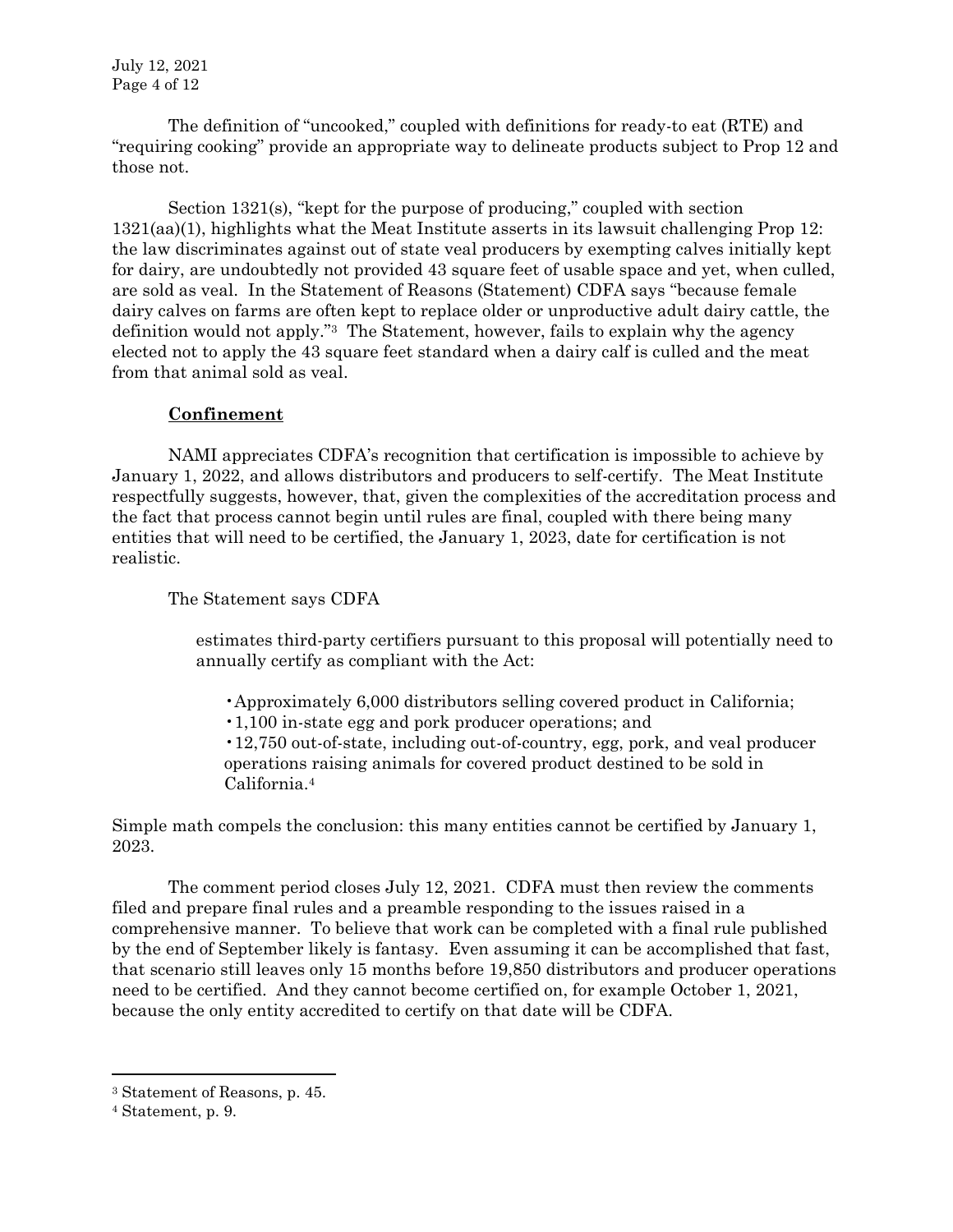In the Statement CDFA concedes it cannot "manage the oversight of this volume of entities participating in the raising and sale of covered animals and covered product in the State" and so the agency chose to allow third-party certifiers.<sup>5</sup> But the accreditation process CDFA would establish in Article 5 is complex and entities that wish to be accredited cannot begin that process until final rules are published, much less go through the accreditation process.

Setting aside the challenges with entities becoming accredited, assuming there is a "sufficient" number of accredited entities on, for example, December 31, 2021, based on the agency's own numbers and working every single day would require 54 distributors and producer operations to be certified each day to get all 19,850 entities certified. This result is almost certainly not achievable. Given that a significant percentage of the producer operators are hog operations, this calculation does not consider that, for biosecurity reasons, it will not be possible for a person who certifies breeding pig operations to go on farm more than once every five days.

The proposed January 1, 2023, certification date must be reconsidered. Adherence to that date will only exacerbate the pork and veal shortages already predicted.

# **Distributor Registration.**

CDFA should reconsider the distributor registration section given the burdens it would place on distributors. Requiring annual certification will overload the certification system. Annual certification is unnecessary given CDFA would require distributors to provide the agency with "any change in ownership, business name, business location, business closure, or change in contact information of a registered facility must be reported to the Department within 30 business days of such change"<sup>6</sup> The proposed self-certification is necessary but requiring certification of every distributor by an accredited entity by January 1, 2023, is unrealistic and will only exacerbate the economic hardships California consumers will face.

# **Shipping Document Requirements**

The labeling elements in the shipping document section is overreach. Assuming subsection (a)(1) does not impose labeling requirements preempted by the Federal Meat Inspection Act, the requirements in  $(a)(2)$  are unnecessary. If documents accompanying products represent the products to be Prop 12 compliant with the CA43+ or CA24+ mark, then product moving through the state should not need to bear the "Not for California Consumption" or "Not for California Sale" declaration. Surely, enforcement officials and others can infer from the absence of the CA 43+/24+ mark that the product is destined for sale outside California. Also, companies whose sales are not covered by Prop 12 will likely not be closely following the regulatory process and thus not be aware of these requirements. The requirement to put a disclaimer, whether it is "CA43+," "CA24+," "Not for California Sale," or any other, on every shipping document is overly burdensome and unnecessary. If a disclaimer is necessary, it should only be required to be included in the shipping documents and not specifically on each document.

<sup>5</sup> *Id*.

<sup>6</sup> Statement at 48.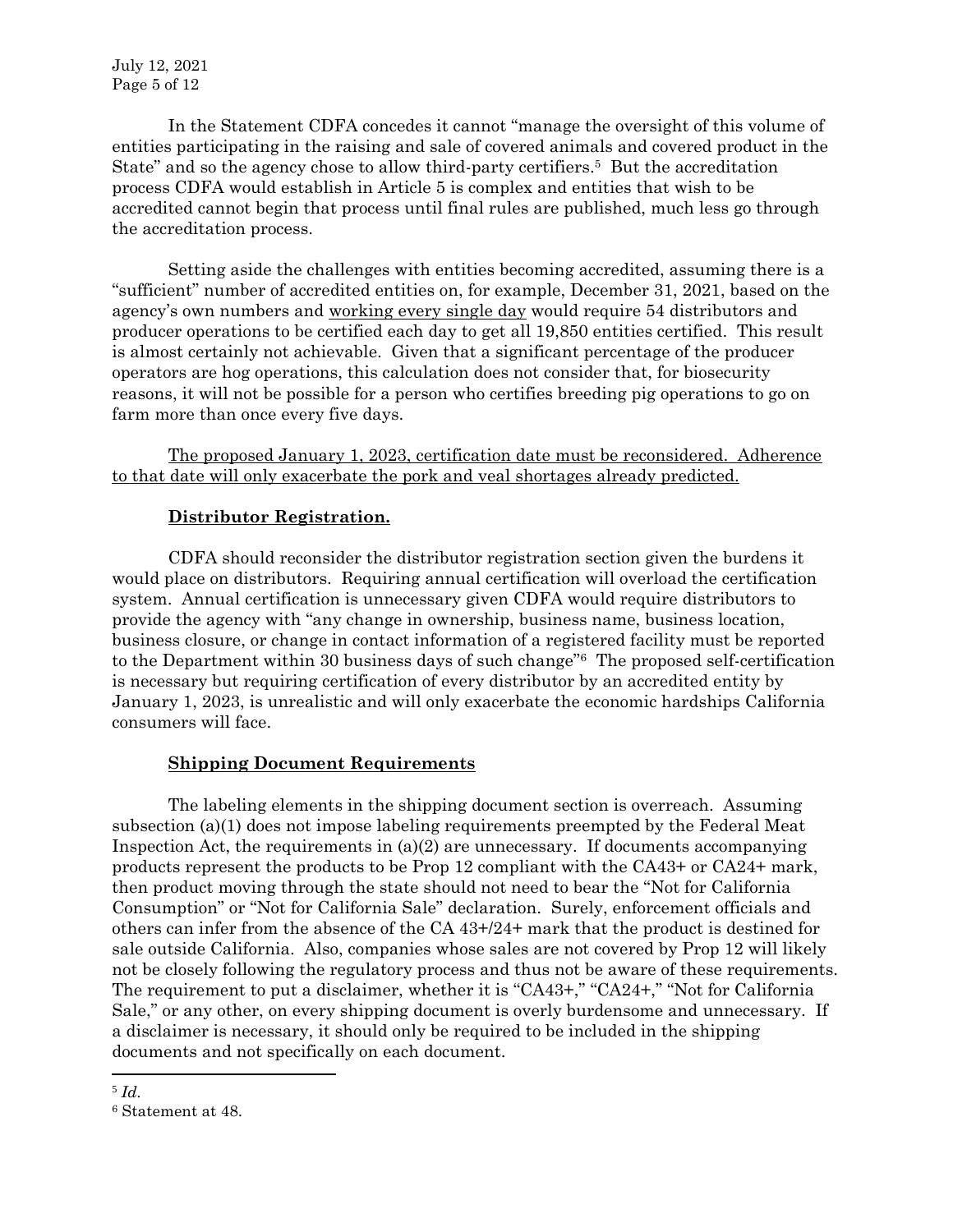Subsection (a)(3) requires modification because it fails to recognize that product originally going to one federally inspected establishment occasionally may be diverted to another federally inspected establishment. In either location Prop 12 is not applicable and the wording should be changed to read "Only for use at a federally inspected establishment" or something similar. And requiring inclusion of the "M" as part of the establishment number could cause confusion because most establishments' marks of inspection do not include "M." Indeed, the marks in 9 CFR 312.2 do not include "M."<sup>7</sup>

CDFA also needs to consider how it will ensure that, for several months into 2022, meat (pork and veal) not subject to Prop 12's requirements will move into the state. For example, pork from pigs born on December 15, 2021, from a sow not afforded 24 square feet of usable space complies with Prop 12.<sup>8</sup> CDFA must ensure enforcement officials and certifying agents understand those products are eligible to bear the CA24+ mark.

# **Distributor Recordkeeping**

The distributor recordkeeping requirements could prove exceptionally problematic. It is one thing for a distributor to keep records showing its supplier, *i.e*., a packer or another distributor provided evidence the product was Prop 12 compliant. It is another matter altogether, and would be exceptionally burdensome, if subsections (b) and (c) require the distributor to have records proving all the way back to the veal calf or hog producer the product is Prop 12 compliant. These products may exchange hands several times before landing with a distributor. Requiring the distributor to have all the records, which would have to travel with the product, would be problematic.

CDFA should also reconsider the two-year recordkeeping requirement. Notwithstanding what was said during the days leading up the vote in 2018, Prop 12 is unrelated to food safety. As CDFA knows, all veal and pork consumed in California is subject to federal inspection. No one has suggested that, should product be found noncompliant, it should be subject to recall or market withdrawal. A one-year recordkeeping requirement is more than sufficient to determine compliance. For example, the Agricultural Marketing Service requires records be kept for one year for mandatory country-of-origin labeling.<sup>9</sup>

### **Inspection of Conveyances.**

The several elements of the inspection conveyance section border on an outrageous regulatory overreach not authorized by the law. Section 25991(o) provides "[F]or purposes of this section, a sale shall be deemed to occur at the location where the buyer takes physical possession of an item covered by Section 25990."<sup>10</sup> It is inappropriate for the state to assert it has the authority to stop a truck, inspect paperwork and maybe even the cargo on the side of the road, and then deny entry or divert a truck absent a sale in California.

<sup>7</sup> 9 CFR 312.2

<sup>8</sup> [https://www.cdfa.ca.gov/AHFSS/pdfs/Prop\\_12\\_FAQ\\_March\\_2021.pdf.](https://www.cdfa.ca.gov/AHFSS/pdfs/Prop_12_FAQ_March_2021.pdf) See question 7.

<sup>9</sup> 7 CFR 65.500(c)(4).

<sup>10</sup> Section 25990(o) (Emphasis added).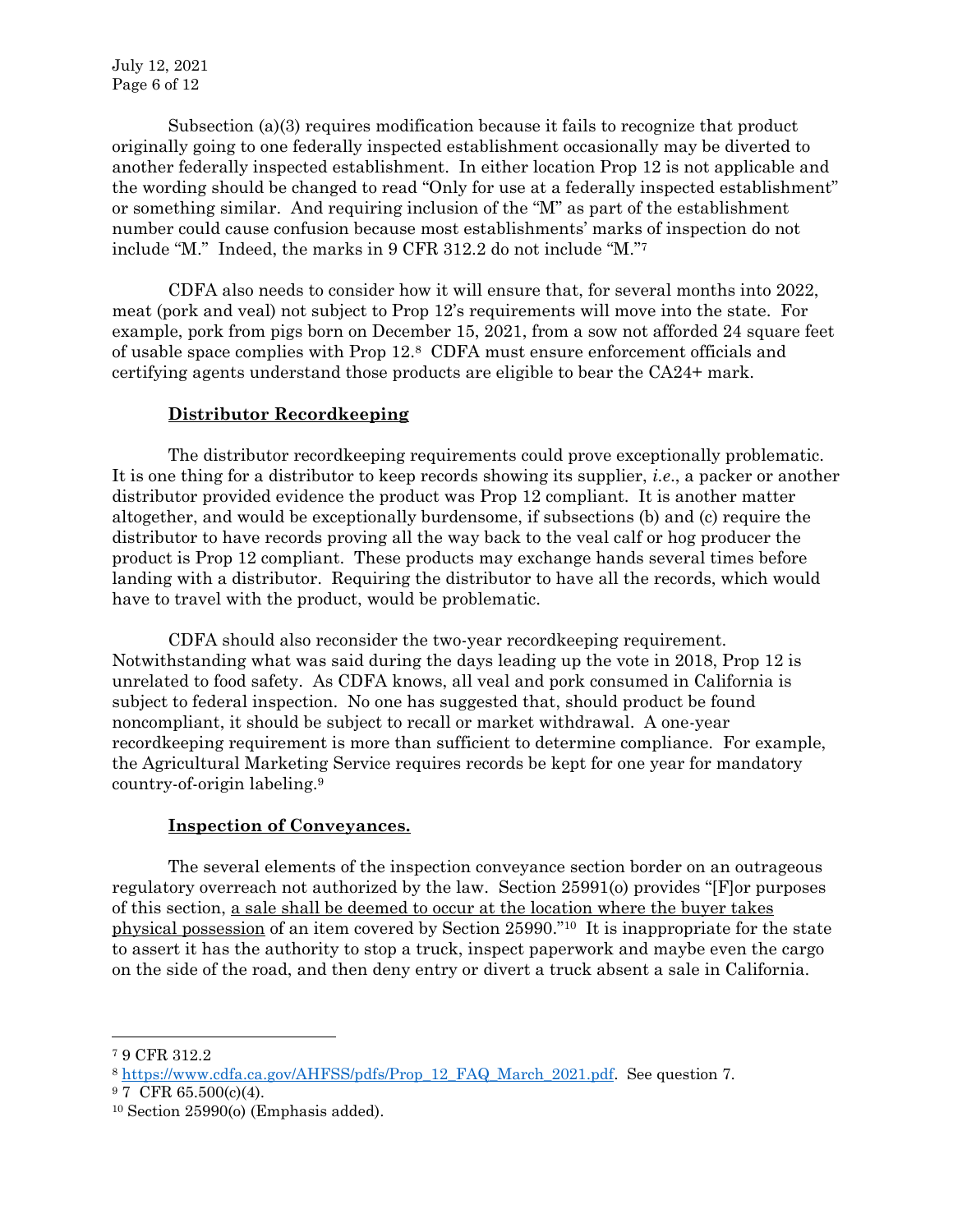If no sale has occurred, there can be no violation of the law, and absent a violation, the state cannot justify stopping the truck, denying entry, forcing diversion, *etc*. The proposed provisions are inappropriate because there is no threat to the public health or welfare from the covered products. Enforcement should occur where the buyer takes possession, not at the state line. And the Statement offers no statutory support for the state's assertion that inspection of cargo and ultimately even diversion of the truck. The law offers remedies to the state if there is evidence of a violation.

Ironically, although a purported justification for enacting Prop 12 was food safety, the proposed articles, if adopted, could jeopardize food safety. Cargo inspections conducted to verify compliance with a paperwork requirement jeopardize several federal requirements (*e.g*., the FSIS HACCP/Pathogen Reduction Rule, FSMA Sanitary Transport Rule, and FSMA Intentional Adulteration Rule). Products subject to Prop 12 are refrigerated during transport. Opening refrigerated containers on the side of the road in a California summer, or winter, is an unacceptable food safety practice that could cause product spoilage or bacterial growth. More practically, containers may be sealed as part of the chain of custody, and these seals are often required by FSIS (and FDA). California enforcement officers would need to be trained in how to maintain the chain of custody and carry seals to reseal containers to prevent loads from being rejected by receivers.

The proposal also ignores the challenges associated with truck drivers likely not being well versed regarding Prop 12 requirements. Given the pressures associated with ontime delivery and complying with federal Department of Transportation rules for drive time, CDFA should reconsider these sections.

# **Tagging and Seizure of Meat**

These sections would allow enforcement officers to apply a warning tag or notice to documents or containers of pork and veal "produced, packaged, stored, labeled, marked, identified, transported, delivered, or sold in violation" of Prop 12. Similarly, CDFA would allow enforcement officers to "seize and hold any containers, sub-containers, lots or loads" they "have reasonable suspicion to believe is in violation of the provisions of sections 25990- 25992 of the Health and Safety Code, or the provisions of this Article." <sup>11</sup> Prop 12, however, does not authorize CDFA to take these proposed actions. The words "seizure," "tag," and "detain" are nowhere to be found in Prop 12's text. The remedies available for violating the law are the criminal penalties the state may pursue and the civil relief available to entities put at a competitive disadvantage. In short, the law does not authorize CDFA to take the actions in 1321/2.7 or 1321/2.6.

### **Written Certification.**

These sections would be overly burdensome on retailers and other suppliers.<sup>12</sup>

<sup>11</sup> Section 1321.7 and Section 1322.7

<sup>12</sup> See discussion about audit trail, p. 2-3.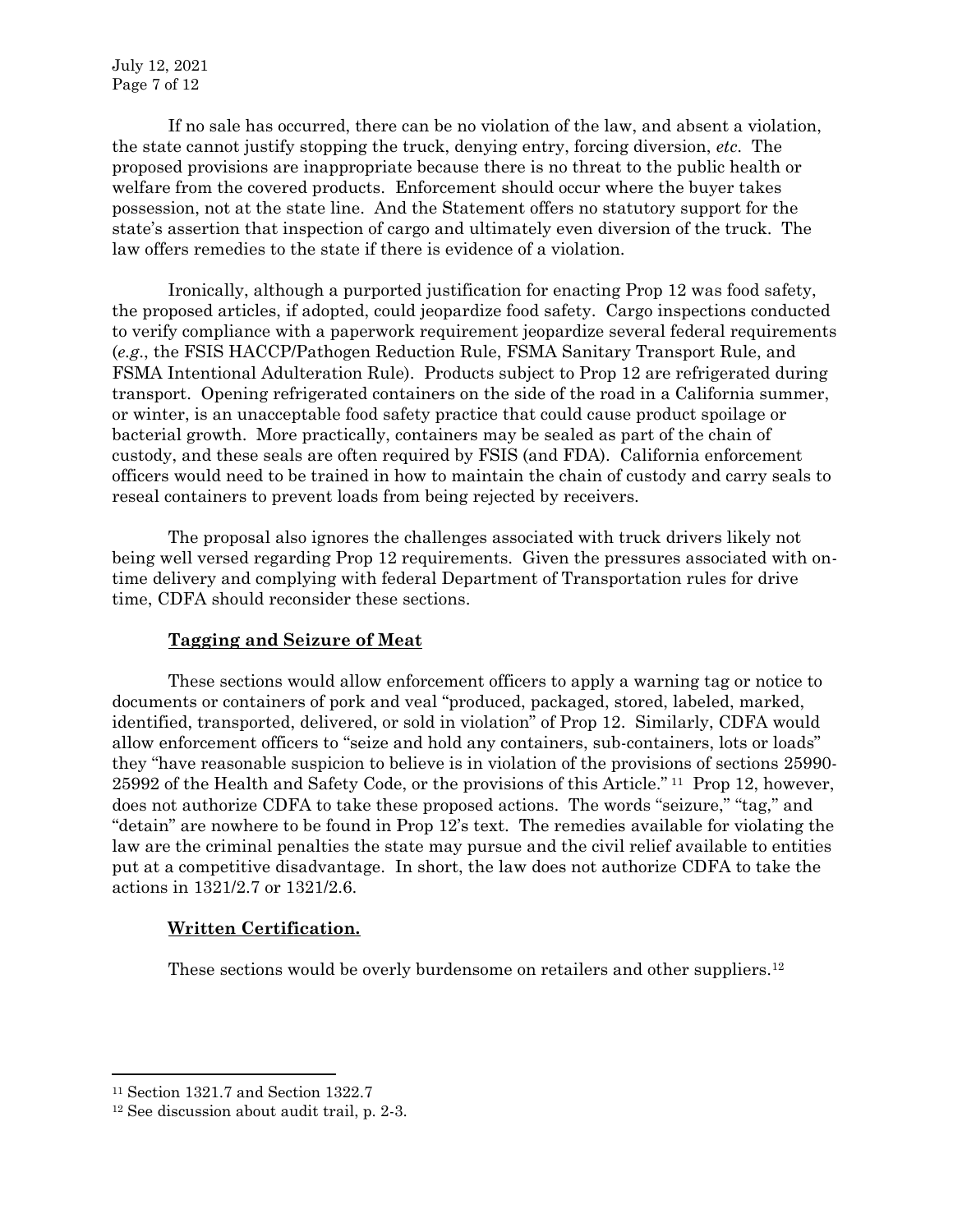$\overline{a}$ 

# **Denial, Suspension, or Revocation of Distributor Registration.**

This section also over-reach because it would allow denial, suspension, or revocation of a distributor registration for violating a regulation that could have resulted in the sale of non-compliant product. Such a draconian action should, at minimum, be reserved for when a violation occurs.

# **Article 4. Exceptions.**

The proposed definition of "Individual treatment" should be maintained. Unfortunately, Prop 12 is likely to result in higher sow mortality. However, deciding how pigs and veal calves should be treated medically should be left to those most qualified to make those decisions: veterinarians.<sup>13</sup> The proposed definition affords the flexibility to provide the best veterinary care and limiting the ability of those trained professionals is not in the animals' best interests.

CDFA should broaden the "Medical Research" exception. Limiting the exception to the Institutional Animal Care and Use Committee related research arguably eliminates research funded otherwise, privately or through other mechanisms, that benefit animal health.

# **Article 5. Certification and Accredited Certifiers.**

Article 5 would create a bureaucratic morass that likely will result in even less pork and veal being shipped to California; only increasing prices Californians will pay for those goods. The burdens attendant to the recordkeeping requirements and onsite inspection, coupled with the annual renewal component, will drive producers away from supplying Prop 12 compliant livestock. And the labyrinthian process one would have to go through to become accredited to certify producer operations and distributors will be a significant disincentive and to the extent it is not, it will result in those entities who get accredited charging exorbitant fees when providing certification services.

# **General Requirements for Certification**

Sections 1326.1(b)-(d) should be modified to ensure the certifying agent is limited to areas and records that involve products, and the animals that yield them, intended for sale in California. For example, section 1326.1(d) should be limited to "examine all covered products – for sale or distribution to California." Without this limitation, the regulation could be interpreted to include inspection of veal, and pork products not sold into California. Products not destined for sale in California should not have to be available for inspection by a certifying agent.

<sup>&</sup>lt;sup>13</sup> "Estimated ongoing cost is greater than the initial cost of conversion at \$100,000 per year for a typical breeding pig farm due to smaller inventory of breeding pigs, lower piglet output per animal and **increased breeding pig mortality**." (Emphasis added) Statement p. 143.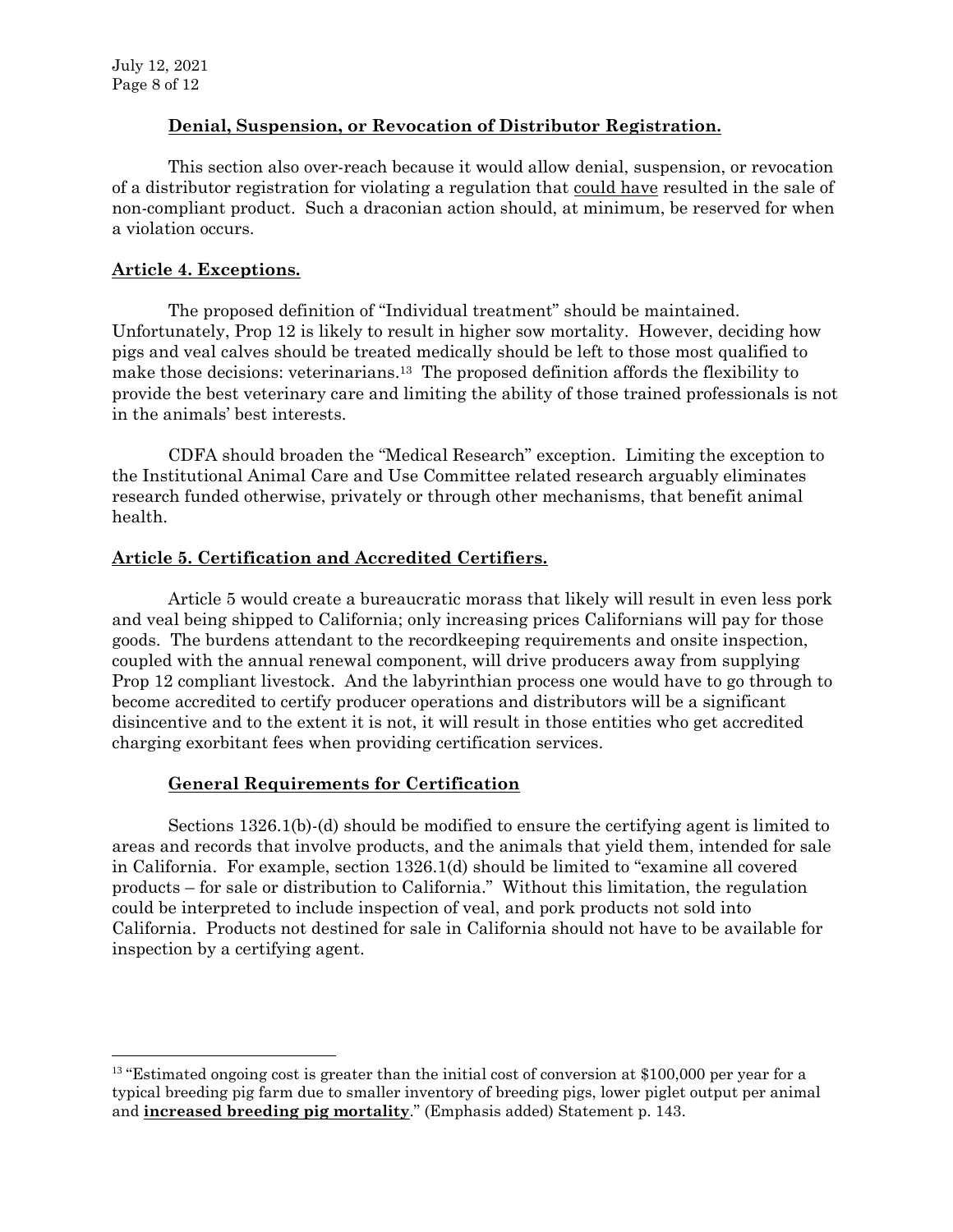# **Recordkeeping by Certified Operations.**

A theme running through these comments is whether a distributor must have documents from its supplier identifying that supplier and asserting the products provided are Prop 12 compliant records or whether a distributor must have records from every participant through the supply chain showing the product is compliant, including the name of the veal calf or hog producer. The former approach is not overly burdensome, allows the certifying or enforcement entity to contact the distributor's supplier to confirm compliance, and is consistent with the law. The latter approach, requiring onsite documents regarding "the identification, source, supplier, transfer of ownership, transportation, storage, segregation, handling, packaging, distribution, and sale of covered products" places an enormous recordkeeping burden on a distributor. That the section would require these documents be kept for two years only worsens the burden.

Subsection 1326.2(b)(5) would require a distributor to have records for the "preceding two-year period pertaining to the production, processing, handling, packaging, storage, transportation, or sale of covered animals or covered products sold, intended for sale in California or identified or represented as compliant with the confinement requirements of the Act and this Chapter." Unclear is how CDFA expects a distributor to have information about many of these activities, e.g. pork production, processing, or packaging. For example, how would a warehouse or distribution center have access to documents about production and processing that occurred at a federally inspected harvest establishment or further processing facility? Also unclear, and the Statement does not explain, what CDFA means by production or processing (for example) and why CDFA or a certifying entity needs to see documents about production or processing.

### **On-site Inspections.**

Earlier discussion highlighted the problem of requiring certification by January 1, 2023. With almost 20,000 distributors and producers to be certified section 1326.5's requirement that "[A]n on-site inspection must be conducted at least once every 12 months thereafter for each certified operation that produces or distributes covered animals or covered products for the purpose of determining whether to approve the request for certification or whether certification of the operation should continue" will create a neverending cycle where producers and distributors cannot be certified in a timely manner. For this reason alone certification renewal should be required not more than every three years.

On-site inspections of each production unit would be difficult, if not impossible, for many swine operations. Setting aside cost considerations (certifying entities will charge, and charge dearly, for services), CDFA undoubtedly knows the biosecurity concerns and challenges facing the hog industry. Not only are domestic diseases such as Porcine Reproductive and Respiratory Syndrome a significant threat to pork production units, foreign animal diseases such as African Swine Fever are also serious threats. The proposal's allowance for inspections, "announced and unannounced" would create significant biosecurity problems for producers who wish to be certified. For biosecurity reasons, an individual person working for a certifying agent and conducting an on-site inspection generally cannot visit an operation more than once every five days. Simple math shows the administrative burden and logistics associated with proposed annual inspection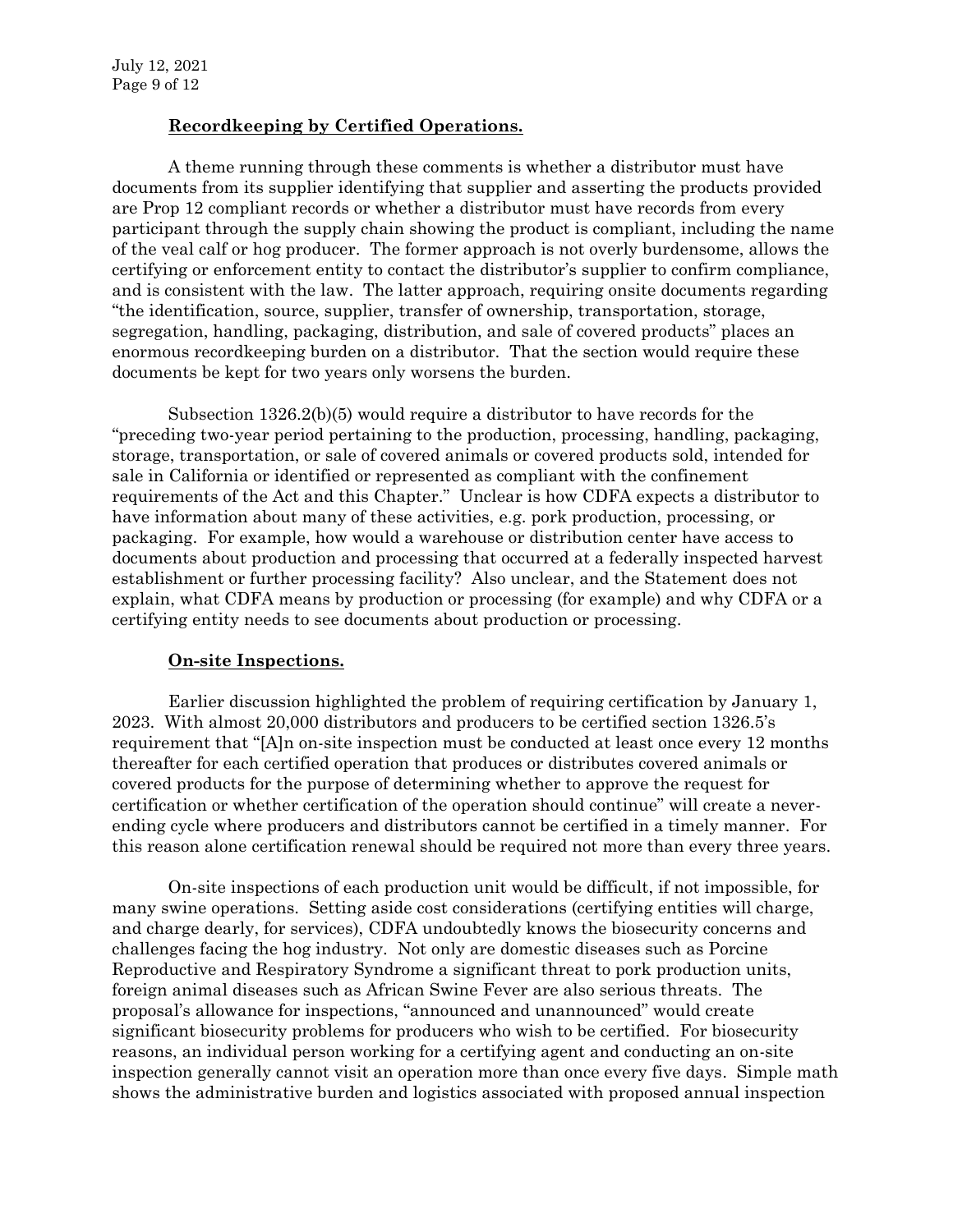$\overline{a}$ 

is not only impractical, it is not feasible. Unannounced visits also create the possibility that the necessary personnel are not on site to ensure an inspection can be properly conducted.

The irony is, annual recertification is unnecessary because compliance is largely a function of facility design. As the industry has made abundantly clear, redesigning facilities is costly and time consuming. It is unnecessary for a certifying entity to make an annual trek to each production location. Given the absence of a legitimate food safety or public health concern, CDFA should consider requiring on site visits far less frequently, *e.g.*, every five years.<sup>14</sup>

Rather than require annual on-site inspections it would be more efficient for the agency to require certified entities to advise the certifying agent of any noteworthy changes. Such an approach facilitates the process, saving certified entities and CDFA resources.

## **Areas and Duration of Accreditation as a Certifying Agent**

The Meat Institute supports the provision that allows certifying agents to be accredited for five years.

# **General Requirements for Accredited Certifying Agents.**

That private entities, indeed all entities, that wish to be accredited need to be qualified for that role is understood. However, the number of accredited entities and what they must do to become accredited could become a chokepoint for products entering the state. If the number of accredited entities is limited, the cost of their services will rise – costs ultimately borne by California consumers. The fewer the number of accredited entities, the longer the wait for hog and veal calf operations to become certified and the more problematic recertification becomes should CDFA insist on annual certification.

Section  $1326.10(a)(1)$  requires a private certifying entity to have "sufficient" expertise" but there is no discussion in the Statement as to what term means. That requirement is repeated in 1326.13

# **Applicant Information for Accreditation as a Certifying Agent**

A significant problem with the proposed rules is the extensive information a certifying agent would have to provide. It is understandable that CDFA needs information such as the certifying agent's business name, primary office location, mailing address, etc. Unclear is why CDFA needs to know a lot of the other information required, e.g., the names of people responsible for a certifying agent's day-to-day operations, an applicant's fee schedule for services provided, as well as "documentation showing the entity's status and organizational purpose, such as Articles of incorporation and by-laws or ownership or membership provisions, and its date of establishment."

<sup>14</sup> Indeed, FDA inspects production facilities subject to its jurisdiction for food safety purposes on average every 7-10 years. Requiring annual recertification is simply setting up everyone, including CDFA, for failure.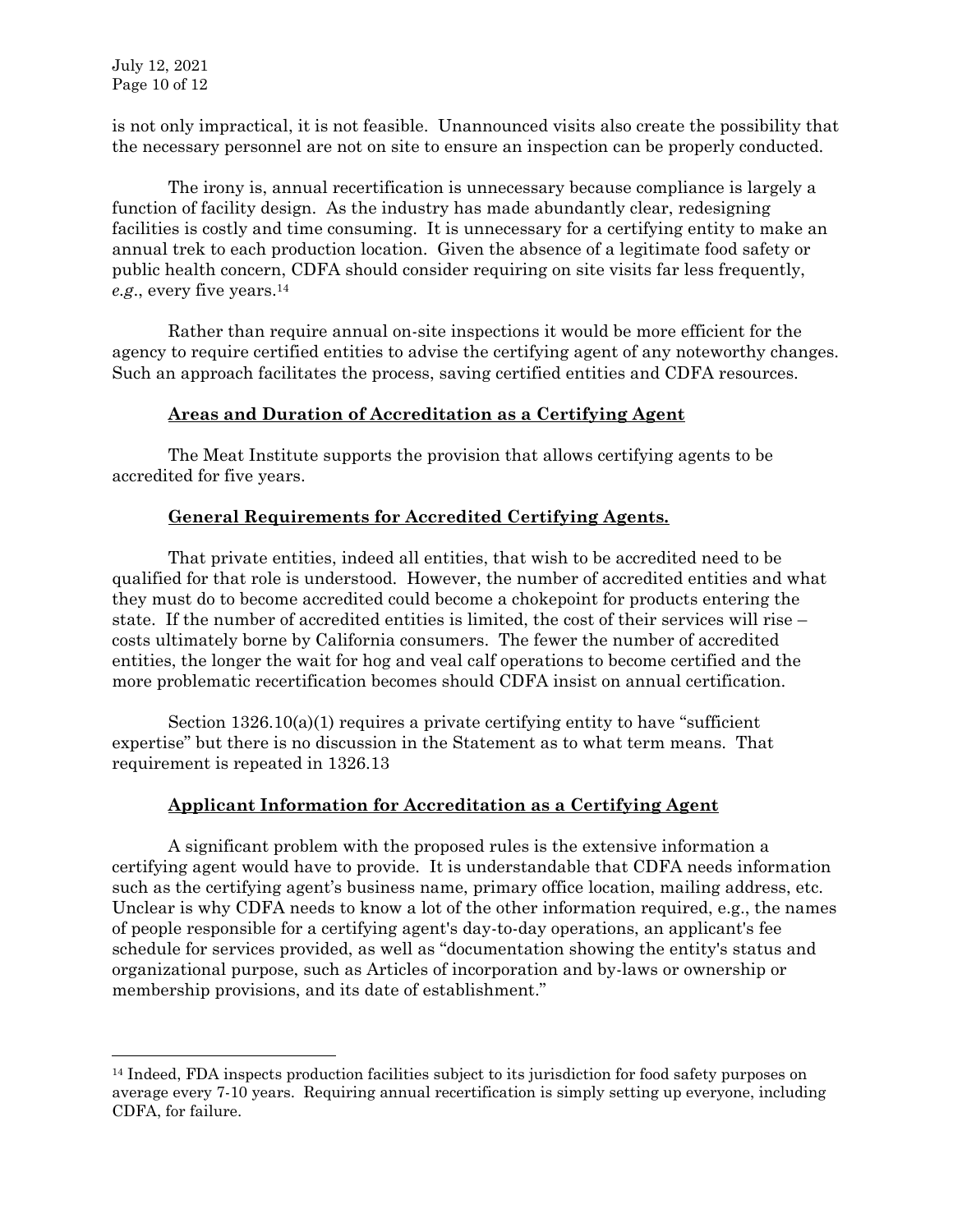The more onerous the agency makes the application process, the fewer the number of entities willing to become a certifying agent and the fewer the number of those agents the more difficult it will be to get distributors and producer operations certified. CDFA needs to make the accreditation process simpler to encourage more companies to apply.

### **Evidence of Expertise and Ability**

Section 1326.13 highlights why some entities may choose not to be accredited. The provision in section 1326.13(a) that would require a certifying entity to provide the names of all auditors and similar employees, *etc*. is unduly burdensome and does not recognize the ebb and flow of the workforce. Employees come and go and the provision will impose administrative costs on the certifying entity, then the operations, and ultimately the consumer. Likewise, section 1326.13(d) would require a certifying agent candidate to provide evidence of other certifying activities. Given the "uniqueness" of Prop 12's requirements, other certifying activities a candidate conducts are likely irrelevant to its ability to operate under Prop 12.

## **On-site Evaluations**

Section 1326.16's requirement that CDFA representatives conduct site evaluations of accredited certifying agents is inexplicable and will become another chokepoint that keeps covered products out of the state. It is difficult to imagine CDFA has the staff to review all the paperwork required of a candidate for accreditation, or one already accredited, much less staff who can travel throughout the country, or to other countries for veal calf and hogs, to perform an onsite evaluation of proposed certifying agents. The onsite evaluation requirement also presents a problem for CDFA officials may not travel to certain locations given the state's travel restrictions to certain states. For example, can CDFA officials travel to Texas to conduct a site evaluation for a certification candidate or one already accredited? If not, how can a potential certifying organization in those states become accredited?

\* \* \* \* \*

The Meat Institute appreciates the opportunity to submit these comments. NAMI wishes to repeat its request that CDFA postpone implementing Prop 12 for at least two years and longer as necessary to ensure conversations and a common understanding among the agency, the industry, and consumers about the law's economic impact and the alleged rationales underlying Prop 12.